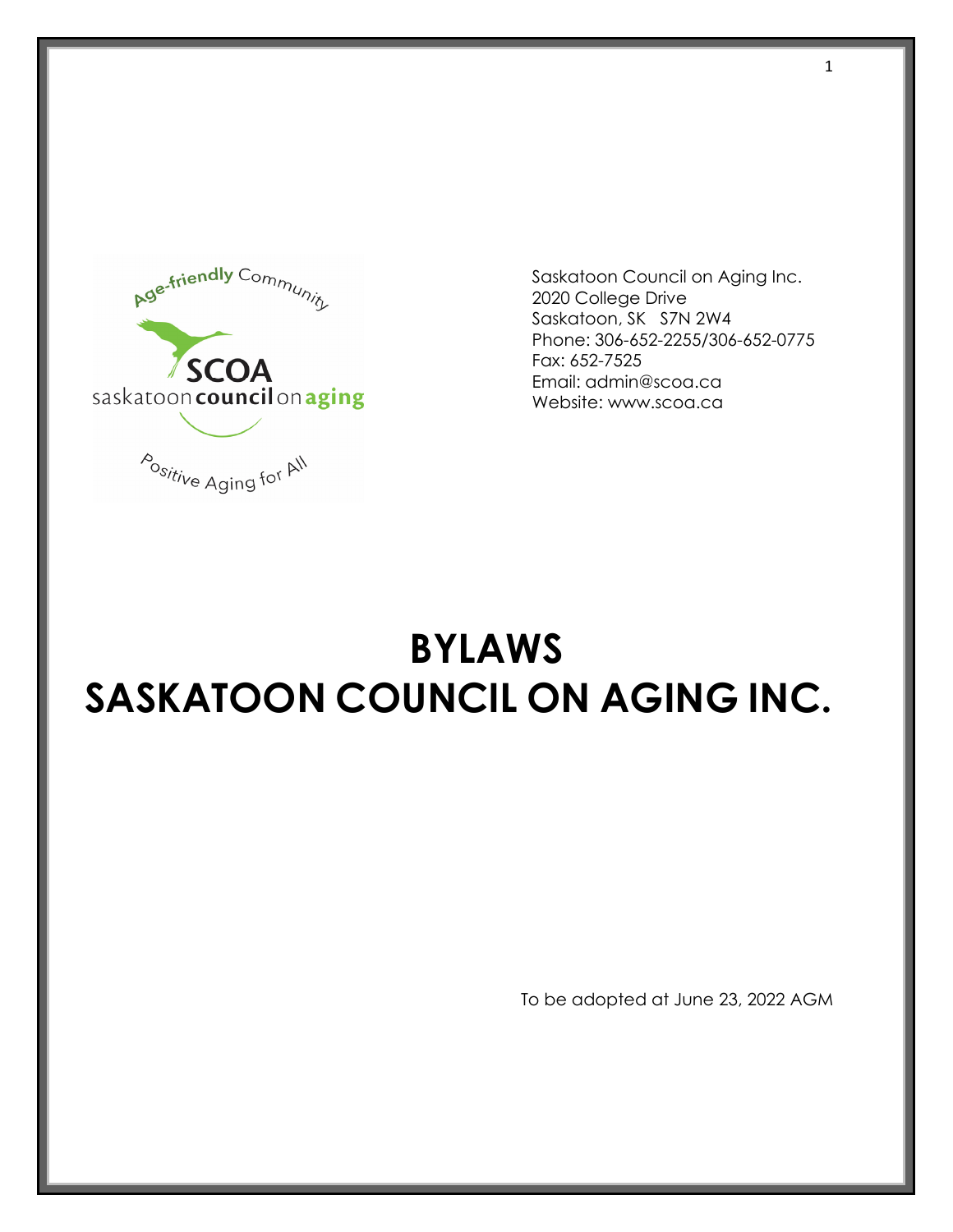#### I. NAME

The name of the organization is the Saskatoon Council on Aging Inc.

# II. MISSION

The Saskatoon Council on Aging Inc. ('SCOA') is a community-based, non-profit organization dedicated to promoting positive aging for all in an age-friendly community. We strive to achieve our mission by providing programs, services and policy advocacy to promote dignity, health and independence of older adults.

V. PURPOSE AND OBJECTIVES SCOA's objectives are to develop initiatives, programs, and partnerships within the community, aimed at improving the quality of life and independence of older adults.

# VI. INTERPRETATION

- 1. "Act" means *The Non-profit Corporations Act, 1995* as amended or replaced from time to time, and in the case of such amendment, any reference in the bylaws of the corporation shall read as referring to the amended provisions.
- 2. In these bylaws, any word or expression used but not defined has, unless the context otherwise requires, the same meaning as in *The Non-Profit Corporations Act, 1995.*
- 3. "Corporation" and "SCOA" means the Saskatoon Council on Aging Inc.
- 4. "Board" means the Board of Directors.
- 5. "Director" means a member of the Board of Directors.
- 6. "Member" when referring to a member of SCOA means a person listed on SCOA's current membership list.
- 7. "Ex-officio" means by virtue of a person's office and does not limit the rights, duties, and capacity of any person who is ex-officio, a director, member of a committee or the holder of any other office.
- 8. The term "older adults" generally means those persons aged 55 and over
- 9. Any reference to a position such as 'president' shall include individuals appointed jointly to the position, such as Co-Presidents. References to a single person shall include both individuals in such a case.

#### VII. MEMBERSHIP

1. The membership of SCOA shall consist of all those individuals and groups which have applied for membership, paid the required fees (if any) and who are listed on SCOA's current membership list.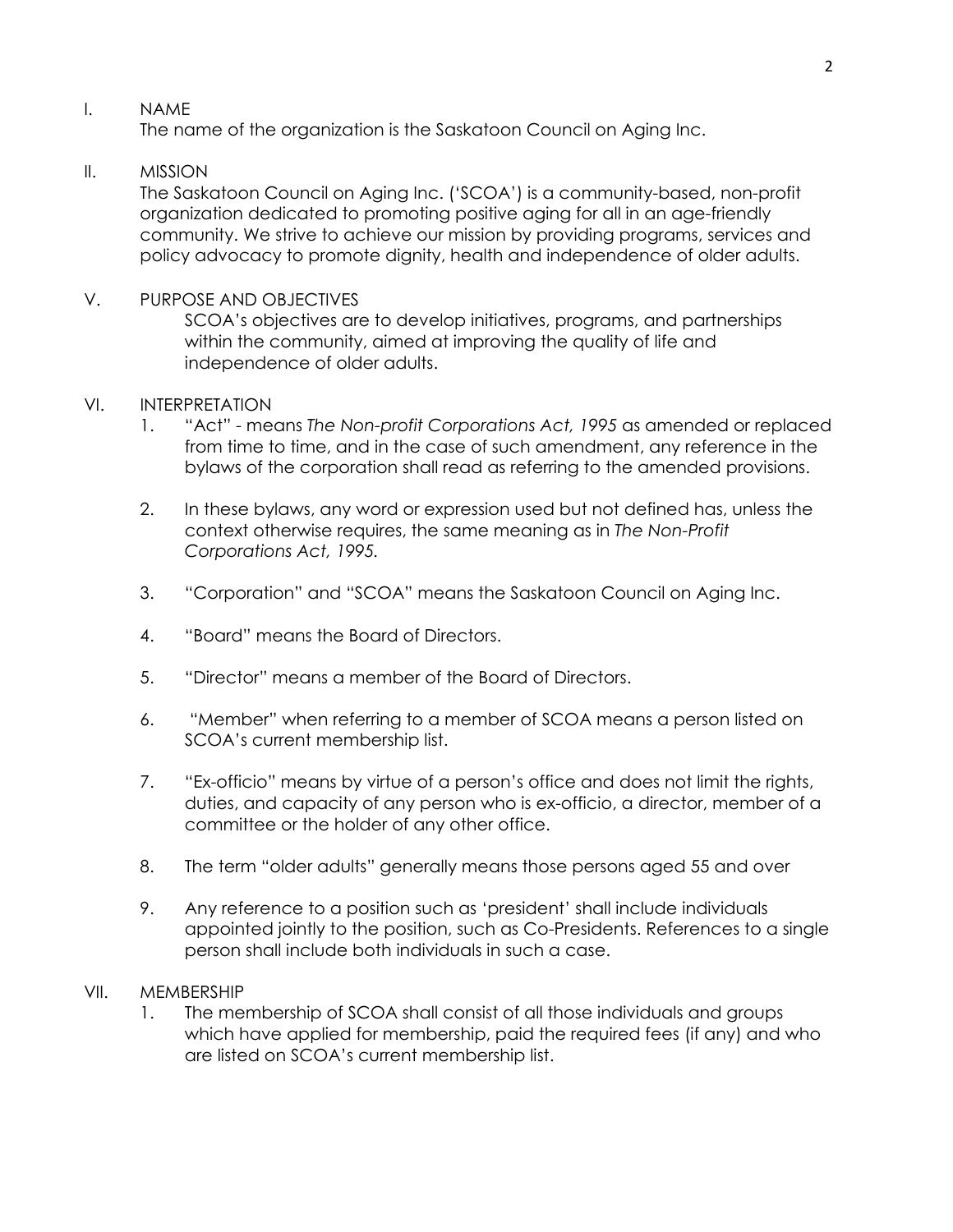- 2. Membership fees shall be as set from time to time by the Board and approved by the members at the next Annual General Meeting. Memberships run from April 1st to March 31stannually. Renewals are effective April 1st annually.
- 3. Individuals, families, non-profit organizations, and corporate organizations may become members by paying the prescribed fee. SCOA has one class of membership, but Individuals, families, non-profit organizations, and corporate organizations may be charged different fees.

#### VIII. BOARD OF DIRECTORS

- 1. The volunteer Board is responsible for overall policy direction and delegates responsibility of day-to-day operations to the Executive Director.
- 2. The Board shall be elected at the Annual General Meeting.
- 3. The Board shall consist of no fewer than nine (9) and no more than fifteen (15) persons who are members of SCOA.

# 4. Officers

The officers of the Board are:

- a) The President or Co-Presidents
- b) The most recent Past President who is still a member of SCOA, or the most recent past Co-Presidents who are still members of SCOA.
- c) The Vice President
- d) The Treasurer
- 5. Terms of Office

Directors shall be elected for a two-year term and shall be eligible to stand for re-election for a maximum of six continuous years, Directors who have served six consecutive years shall be eligible to be re-elected after a one year absence on the Board. This process may be repeated.

6. Vacancies

The Board may fill vacancies occurring between AGMs. The appointee's term shall expire at the next AGM. serving until the next annual general meeting of SCOA. Such an appointment by the Board shall not be considered part of the Director's maximum six consecutive years of service.

8. Compensation

 Directors are volunteers who are not paid for their work as Directors however they may be reimbursed for authorized expenses.

- 9. Resignation and Termination of Directors A Director may resign at any time by giving written notice to the President. A Director may be removed by a majority vote of the Board at any regular meeting or special meeting called expressly for that purpose.
- IX. QUORUM

50% of the directors constitute quorum for Board meetings.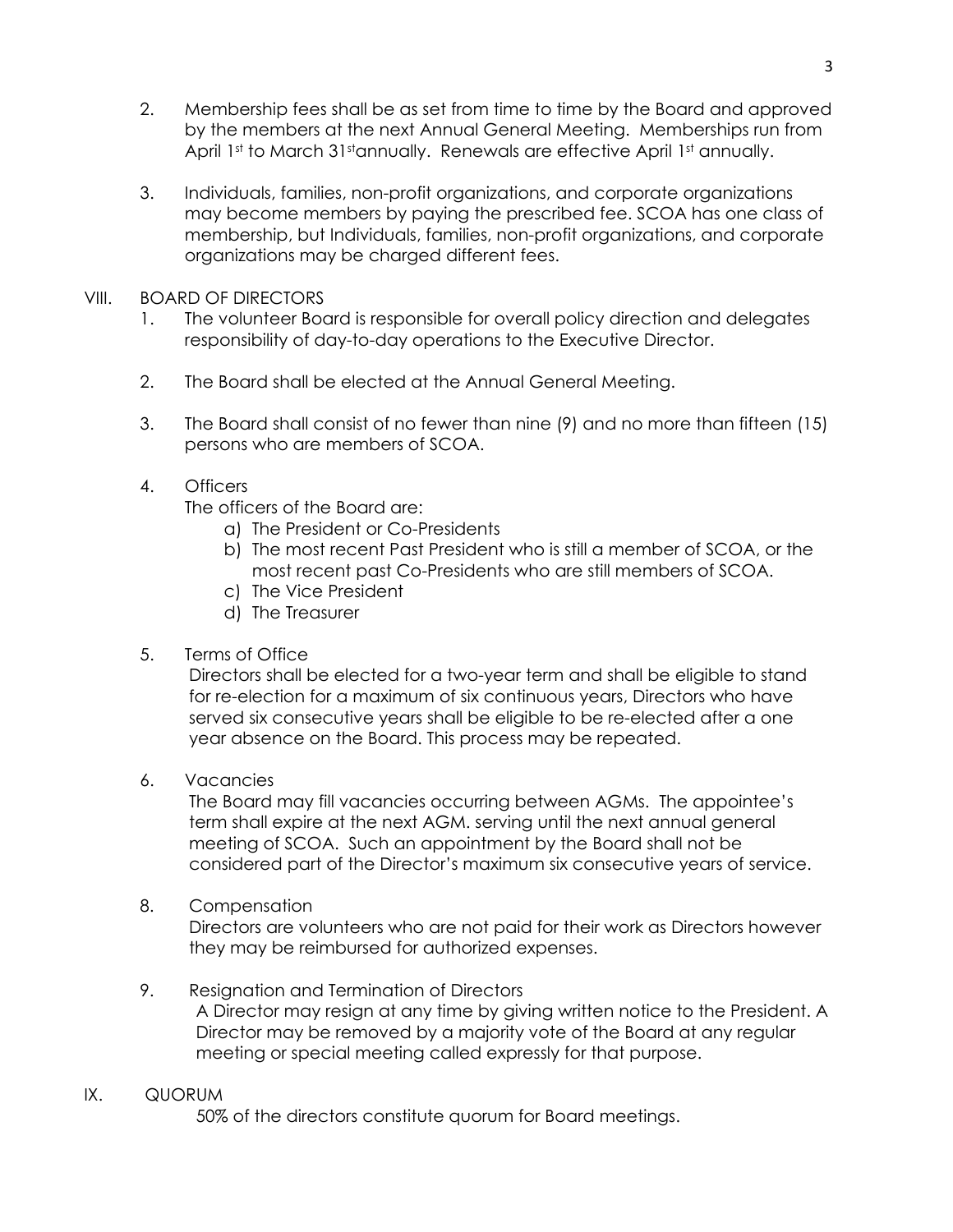- X. COMMITTEES
	- 1. Appointment of Committees
		- The Board may establish Standing and Ad-Hoc Committees as required to carry out its work.
	- 2. Appointment of Ad Hoc Committee Chairs and Members The Board may establish ad hoc committees and assign duties to such committees as required. Committee members need not be Directors.
	- 3. Appointment of Committee Chairs and Members
		- a) Committee chairs shall be appointed by the Board. When possible the members of each committee shall be appointed from among SCOA membership by the committee chair. All appointments of committee members shall be subject to confirmation by the Board.
		- b) The number of members on a committee shall be determined by the chair of the committee.
- XI. OFFICERS AND THEIR DUTIES
	- 1. Duties of Directors and Officers
		- a) The Board shall manage the activities and affairs of SCOA.
		- b) Every director and officer of SCOA shall act honestly and in good faith with a view to the best interests of the organization and shall exercise care, diligence and skill that a reasonably prudent person would exercise in comparable circumstances.
	- 2. Duties of President (Co Presidents)

The President or Co-Presidents shall:

- a) Be the chief officer of SCOA and promote SCOA's objectives.
- b) Chair Board meetings, Executive meetings, and the AGM
- c) Be an ex officio member of all committees.
- d) Act as spokesperson for SCOA
- 3. Duties of Past President The past president shall:
	- a) Chair the Governance Committee
	- b) Be a member of the Executive Committee
- 4. Duties of Vice-President The Vice president shall:
	- a) Assist the President in the performance of their duties and shall act as president in the absence or inability of the President to serve.
	- b) Be a member of the Executive Committee
- 5. Duties of the Treasurer The Treasurer shall:
	- a) Oversee the financial management practices of SCOA including preparation of the annual budget for Board approval
	- b) Ensure a detailed account of revenues and expenditures is presented to the Board at each meeting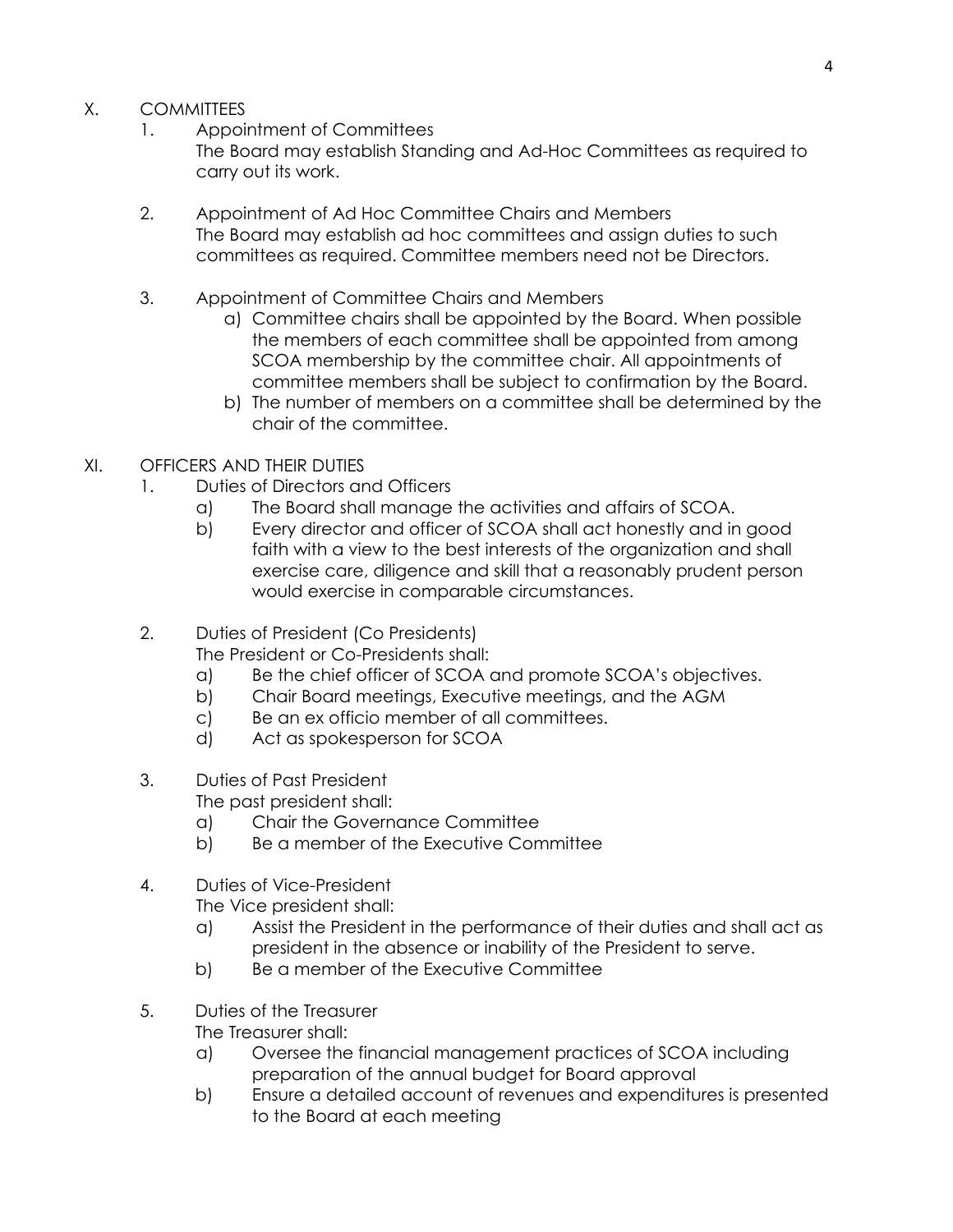- c) Ensure that the audited financial statement of SCOA is prepared and presented to the Annual General Meeting
- d) Be a member the Finance/Fundraising Committee
- e) Be a member of the Executive Committee
- f) Ensure that all required reports are submitted to the federal and provincial governments.

# 6. EXECUTIVE DIRECTOR

a) The Executive Director is hired by the Board, reports to and is responsible to the Board. The Executive Director acts as an advisor to the Board and to Board Committees. The Executive Director is not a member of the Board.

b) The Executive Director has responsibility for the day-to-day operation of the organization, including carrying out the organization's goals and policies. The Executive Director hires, supervises, evaluates and terminates all paid staff.

c) The Executive Director will attend all Board meetings, report on the progress of the organization, answer questions of the Directors, and carry out the duties outlined in the job description. The Board can designate other duties as necessary.

# XII. SIGNING OFFICERS

The Board shall designate signing officers for legal documents and cheques at the first Board meeting of the new Board each year. If one or more designated individuals leaves the Board, or has this authority revoked by the Board, the Board may appoint replacements. At least two signatures are required to sign legal documents or cheques.

#### XIII. FINANCIAL AFFAIRS SCOA's fiscal year is April 1 to March 31.

#### XIV. ANNUAL GENERAL MEETING

- 1. The Annual General Meeting shall be held within ninety (90) days after March 31.
- 2. Notice of all meetings of members shall be given to the members no less than 15 days before and no more than 50 days before the membership meeting
- 3. Each member shall have one vote. Proxy voting shall not be allowed.

4. At the Annual General Meeting, among other tasks the members shall elect the directors, appoint or re-appoint the organization's auditor and approve the minutes of the previous meeting. Members shall also receive reports of the activities of the organization, financial statements and the auditor's report.

5. A special general meeting of the members may be called by the board at any time, and shall be called by the board if at least 5% of the members requisition the board to call a meeting. In the case of a membership requisition, the board